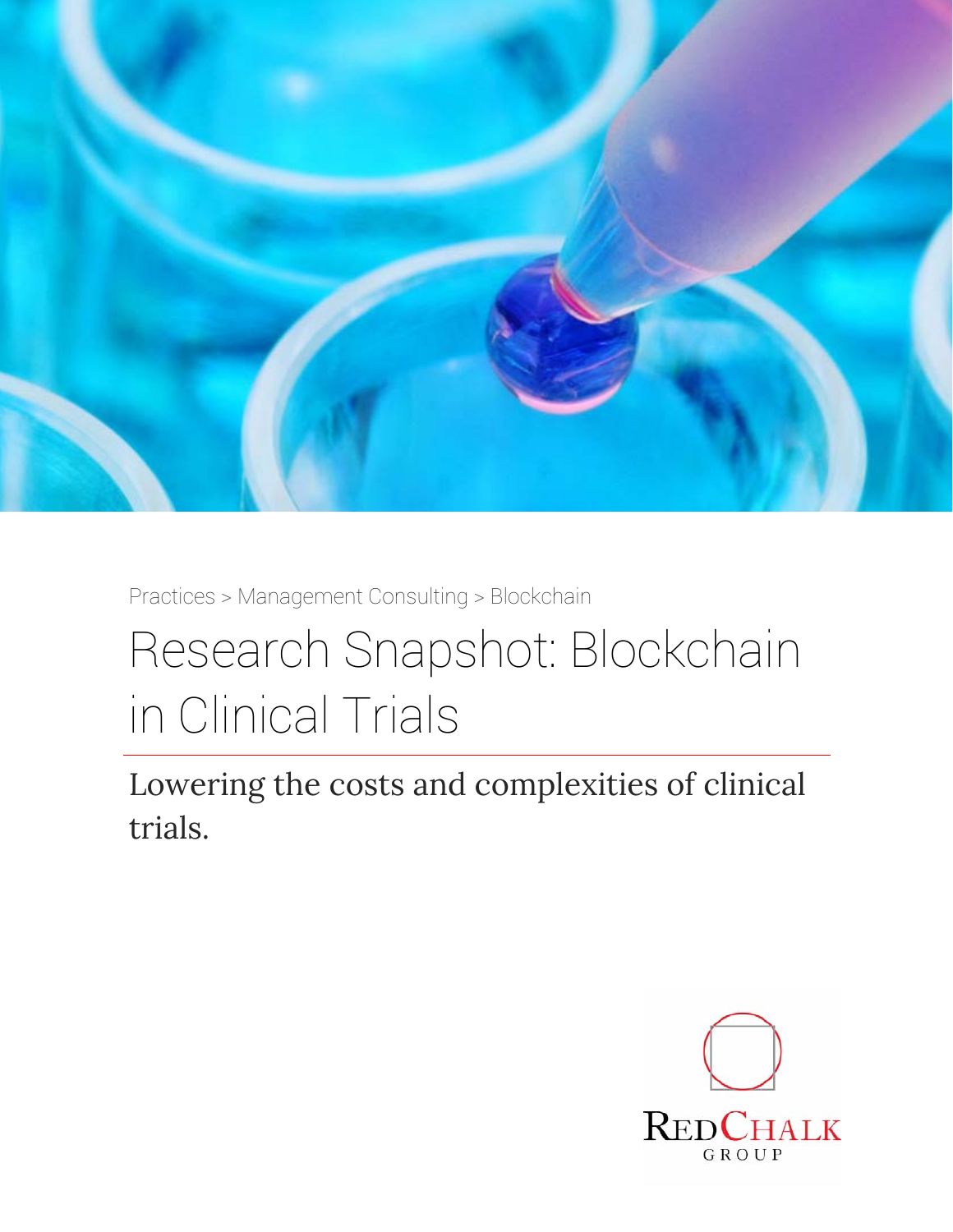Practices > Management Consulting > Blockchain

# Research Snapshot: Blockchain in Clinical Trials

Lowering the costs and complexities of clinical trials.

Pharmaceutical research and development processes have evolved since Jonas Salk went to Pittsburgh and discovered the polio vaccine. Today, drug discovery processes are often hugely complex undertakings involving multiple research organizations, global testing sites, several regulatory organizations, and thousands of patients.

These complexities have increased clinical trial costs, which have risen to all-time highs.<sup>1</sup> Applying Blockchain to clinical trials can improve multiple issues, such as patient retention, regulatory oversight, partner coordination, and fraud. Improving these issues will reduce trial complexity and subsequently reduce trial costs.

#### *Increase patient retention*

Overall, 30% of patients admitted into a clinical trial will drop out and surprisingly 85% of trials don't maintain enough patients to complete testing.<sup>2</sup> Among the primary reasons for the high drop-out rates are normal, everyday life events that take priority over adhering to the trial routine. As many of us know, it is often difficult to consistently attend extra activities, e.g., a fitness regimen.

However, we also know that the more convenient an activity, the greater the likelihood that we maintain the schedule. Due to the trust and immutability that

 $^2$  Kristina Lopienski "Retention in clinical trials – Keeping patients on protocols" June 1, 2015



 <sup>1</sup> Kinect 365, Lane's survey of intramural NIH investigators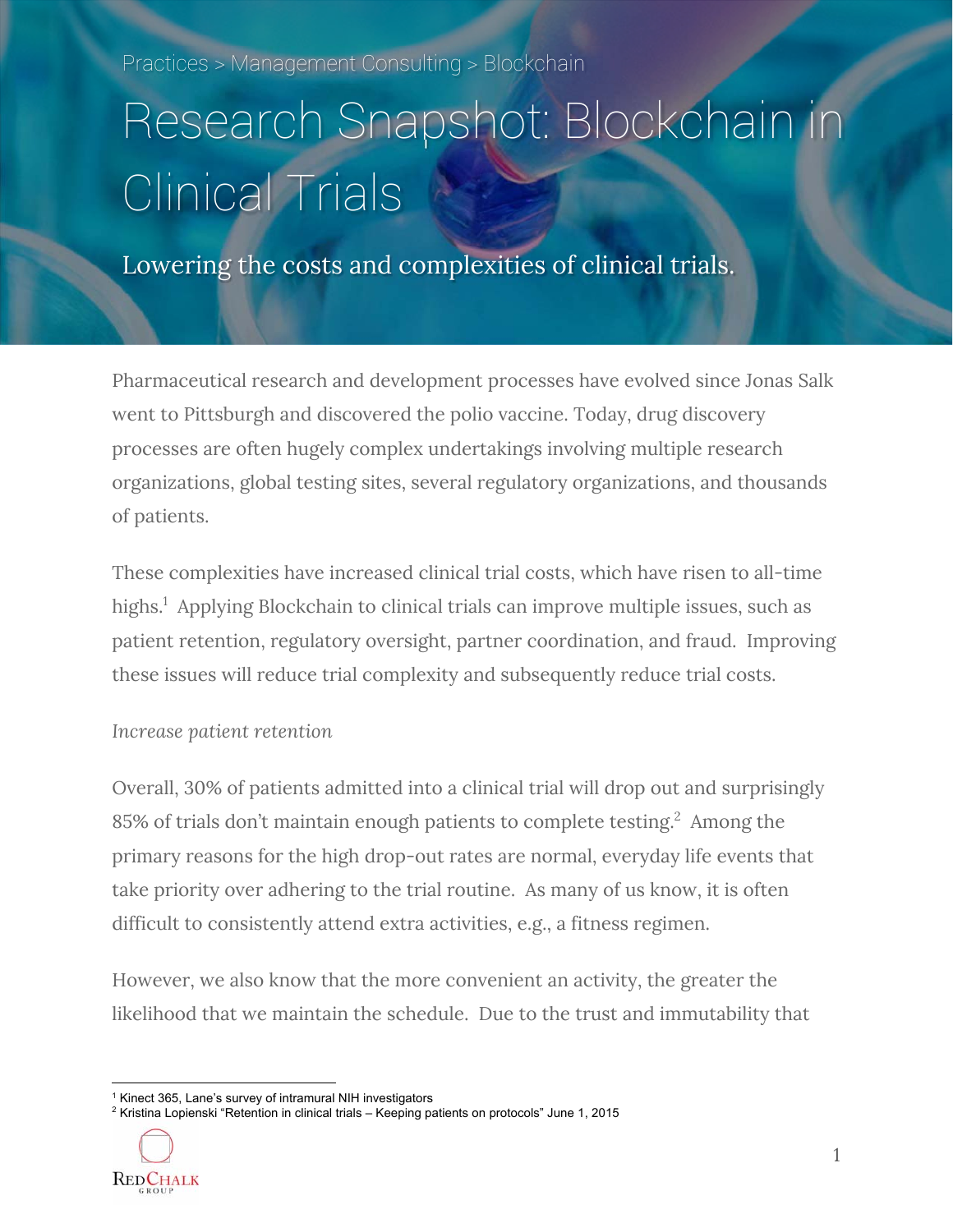are inherent in Blockchain, researchers can utilize more sites to conduct routine testing and be assured that the results are true. Patients benefit by having more possible testing locations, which increases the likelihood that participants continue throughout the trial duration.

*Create trust among sponsors and strategic partners* 

Often, trial sponsors outsource portions of a trial to contract research organizations (CRO's), and multiple CRO's often work on the same trial phase. The CRO's then hire other researchers to help. As the number of people working on the trial increases, the complexity of managing the trial increases and new challenges arise $3$ 

The involvement of multiple researchers often creates challenges such as the lack of trust, unwillingness to share information, and resentment of being closely monitored.4 Better tools are clearly needed to manage this complexity.

At its core, Blockchain provides a potential solution by allowing parties that don't trust each other to transact in a trusted manner – directly facilitating trusted interaction between trial sponsors and CROs. Using Blockchain among the multiple strategic partners creates trust, enables non-intrusive monitoring, and allows data to be shared without risk.

#### *Streamline regulatory monitoring*

Currently, regulators review decisions and actions after they have occurred. This model often does not allow regulators to catch small issues before they develop into larger problems and puts regulators in the situation of maintaining compliance through the rear-view mirror. This situation can also result in trial sponsors not

 <sup>3</sup> Partnerships in clinical trials – US <u>http://www.clinicaltrialpartnershipsblog.com/2016/09/strategic-partnerships-in-clinical.html</u> 4 Ibid

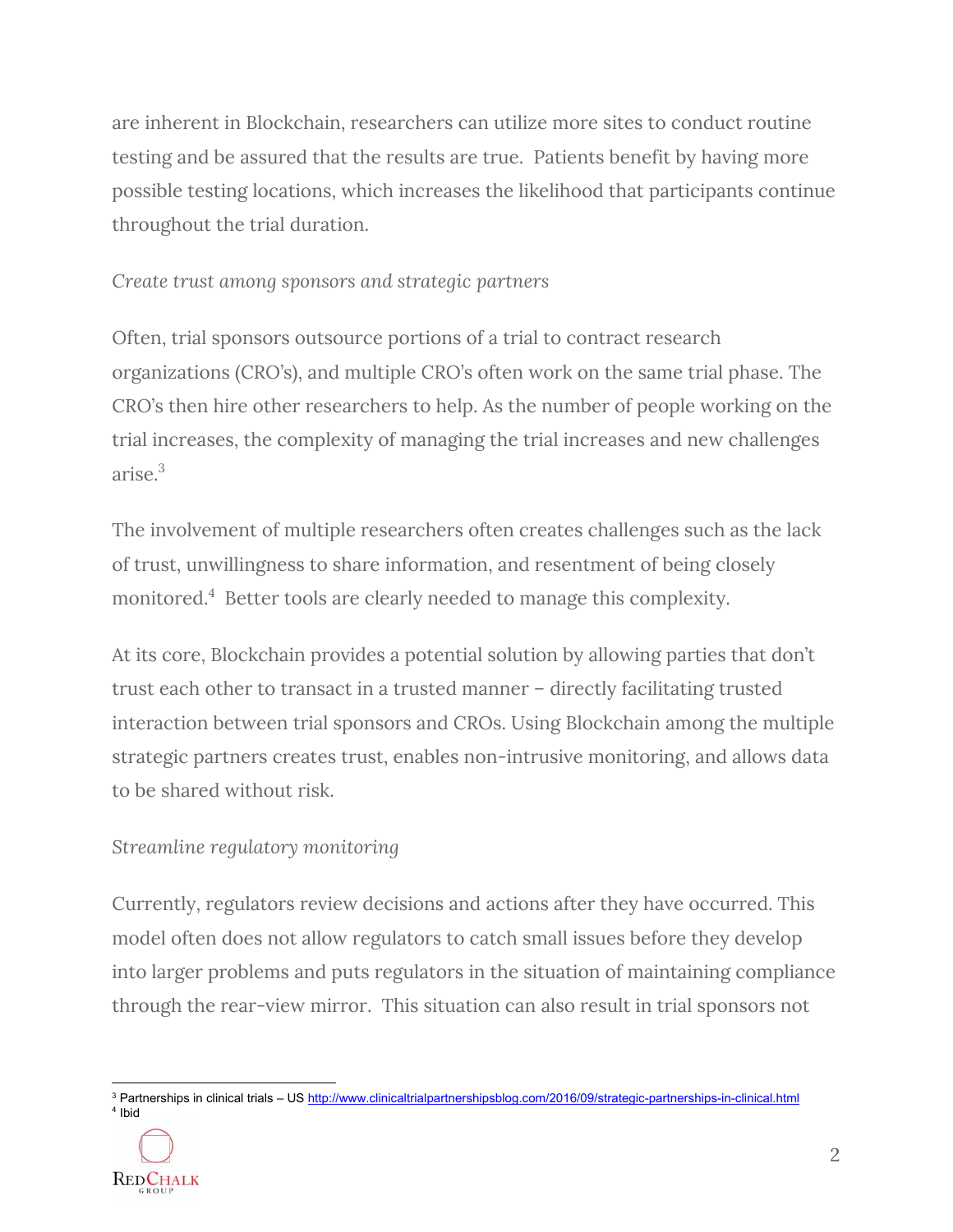having an accurate view of their compliance status if discrepancies are uncovered late in the trial process.

Blockchain brings regulators deeper into testing processes and enables them to have a real-time view into research, procedures, compliance, and decisions. In doing so, regulators become integrated into development processes and increase their effectiveness to ensure regulatory compliance.

#### *Reduce fraud*

Fraud takes many forms and includes situations such as fabricating data and misconduct.<sup>5</sup> Fraud carries direct costs to the sponsor, as its discovery often requires the trial sponsor to spend the time and money to investigate and even repeat the aspects of trial that were found to be fraudulent.<sup>6</sup> Additionally, fraud brings the non-monetary costs of negatively impacting consumer perception and tarnishing the reputation of the sponsor.

Blockchain improves trial accuracy and accountability through permanent and auditable records that greatly limits the most common types of fraudulent activities, including fabricating data, changing existing data, and other misconduct.

#### **Summary**

The development of new pharmaceutical solutions is critical to our global society. Therefore, making the process of finding these solutions more efficient and effective is also critical and Blockchain is a tool that can enable both.

  $^{\rm 5}$  Ashwaria Gupta "Fraud and misconduct in clinical research: A concern" April-June 2013 https://www.ncbi.nlm.nih.gov/pmc/articles/PMC3700330/